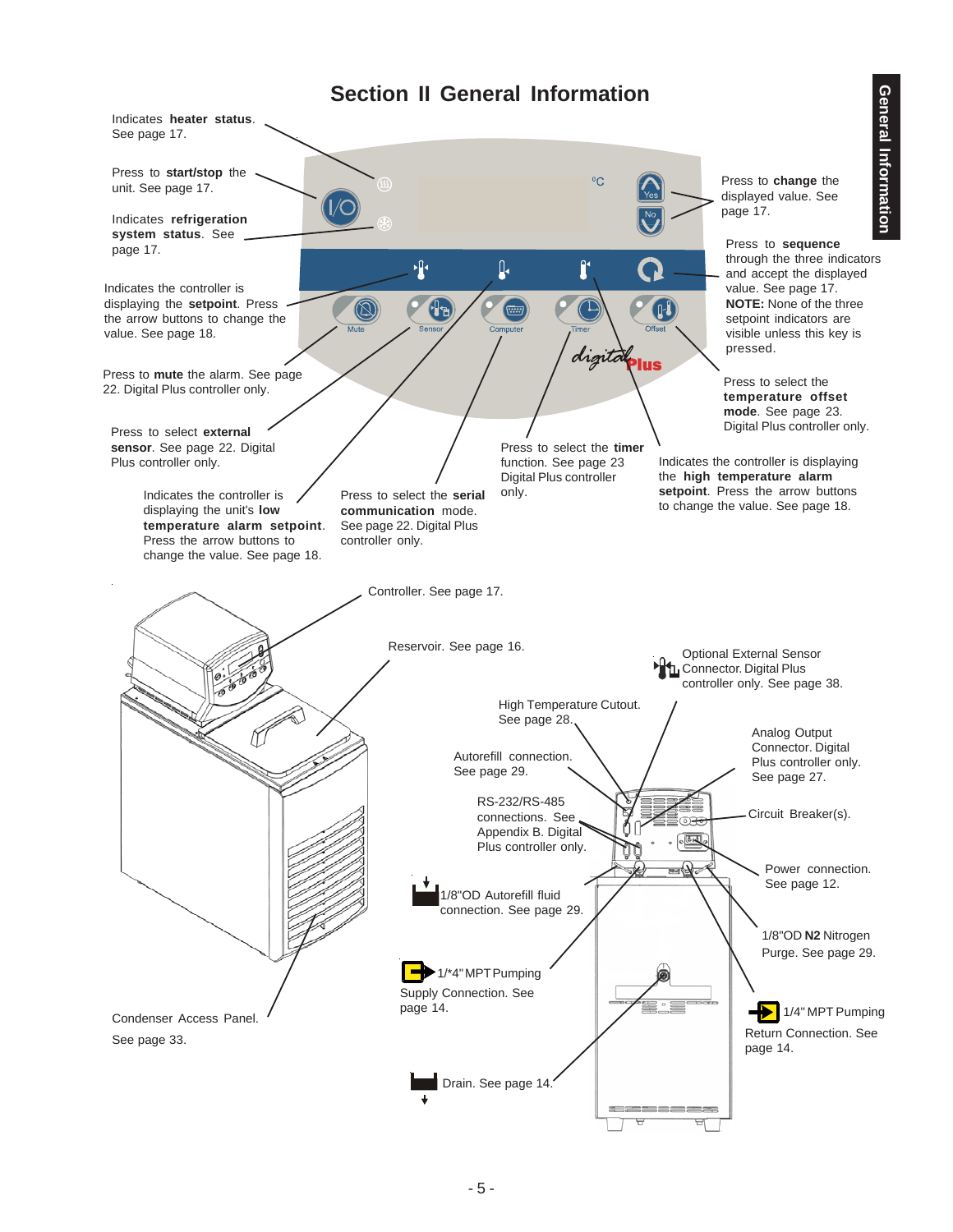## **Quick Reference Operating Procedures**

#### **Installation**

Locate the unit on a sturdy work area. Ambient temperatures should be inside the range of +50°F to +104°F (+10°C to +40°C). The maximum operating relative humidity is 80%.

Never place the unit in a location where excessive heat, moisture, or corrosive materials are present.

The unit has an air-cooled refrigeration system. Air is drawn through the front panel and discharged through the rear panel. The unit must be positioned so the air intake and discharge are not impeded. A minimum clearance of 12 inches (30 centimeters) at the front and rear of the unit is necessary for adequate ventilation. Inadequate ventilation will reduce cooling capacity and, in extreme cases, can cause compressor failure.

Excessively dusty areas should be avoided and a periodic cleaning scheduleshould be instituted.

The unit will retain its full rated capacity in ambient temperatures up to approximately +75°F (+24°C).

Make sure the voltage of the power source meets the specified voltage, ±10%.

The pump connections are located at the rear of the

pump box and are labelled  $\rightarrow$  and  $\rightarrow$  . These connections are angled upward so the recirculating fluid will drain back into the reservoir when the hoses are disconnected. Both connections are capped with stainless steel serrated plugs.

The pump lines have ¼" MPT for mating with standard plumbing fittings. For your convenience stainless steel adapters,  $\frac{1}{4}$ " FPT to  $\frac{3}{8}$ " O.D. serrated fitting, are provided.

The bath work area has a high and low level marker to guide filling. The markers are 1 inch horizontal slits located in the center of the stainless steel baffle separating the work area and the pump assembly. The correct fluid level falls between these two markers. The unit will not start if the fluid level is below the lower slit.

#### **Operation**

Before starting the unit, double-check all electrical and plumbing connections. Make sure the bath is properly filled with fluid.

To start the unit, press  $\left(\sqrt{\frac{1}{2}}\right)$ . To turn the unit off



The LED indicates the status of the heater. It illuminates to indicate the heater is on.

The  $\frac{1}{2}$  LED indicates the status of the refrigera-

tion system. It illuminates to indicate the refrigeration system is removing heat from the cooling fluid.

#### **Temperature Adjustment**

To display the temperature setpoint, press  $\bigcap$  on

the controller. The  $\mathbf{I}$  indicator will illuminate and the display will flash the current setpoint value. To adjust the temperature setpoint, press the arrow buttons until the desired temperature setpoint is

indicated. Press  $\bigcap$  again to confirm the change.

The display will rapidly flash the new value for a short time and then return to the recirculating fluid temperature.

#### **Periodic Maintenance**

Periodically inspect the reservoir fluid. If cleaning is necessary, flush the reservoir with a cleaning fluid compatible with your application.

The reservoir fluid should be replaced periodically. Frequency depends on the operating environment and amount of usage.

#### **Before changing the reservoir fluid ensure it is at a safe handling temperature.**

Periodic vacuuming of the condenser fins is necessary. The frequency of cleaning depends on the operating environment. We recommend a monthly visual inspection of the condenser after initial installation. After several months, the cleaning frequency will be established.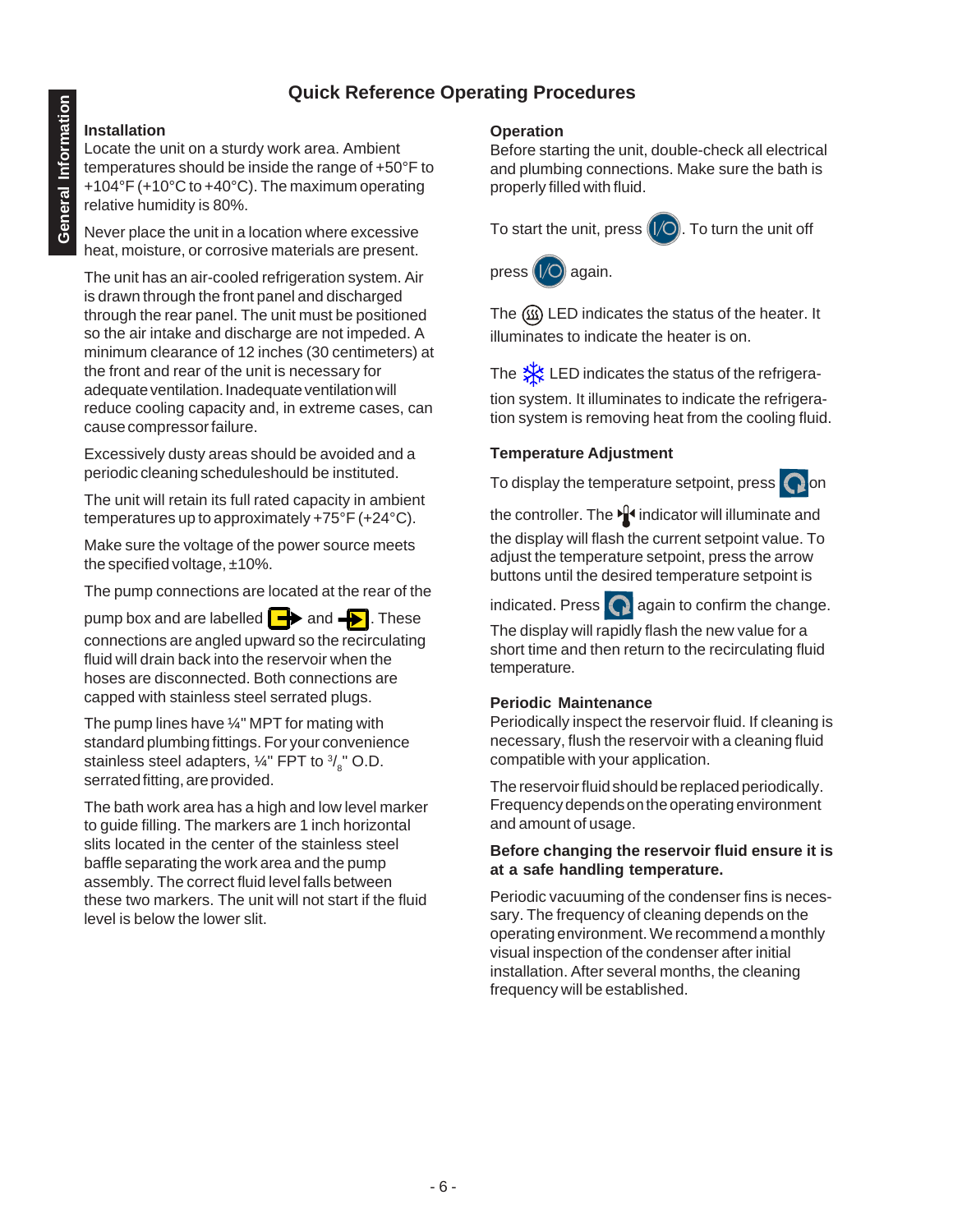# General Information **General Information**

### **Description**

The Thermo Scientific NESLAB RTE Refrigerated Bath/Circulators are designed to provide temperature control for applications requiring a fluid work area or pumping to an external system. Units consist of a non-CFC air-cooled refrigeration system, circulation pump, seamless stainless steel bath, work area cover, and a microprocessor temperature controller.



- 1. Specifications subject to change without notice.
- 2. Baths are tested at temperatures below freezing with denatured alcohol. This fluid is HIGHLY flammable and is not recommended by Thermo Fisher Scientific. Above 80°C, baths are tested at with silicone oil. This fluid is known to release a formaldehyde vapor (which is carcinogenic) above 150°C.
- 3. 20°C ambient. 20°C bath temperature using water. Sea level. Measured at the center of the work area, work cover on, no external flow, stable ambient, full refrigeration (RTE-740 in Energy Saving Mode). For some applications, agitation and stability above ambient may be improved by connecting a small length of hose between the pump connections on the rear of the unit.
- 4. 20°C ambient. 20°C bath temperature using water. Pump fully loaded. Sea level.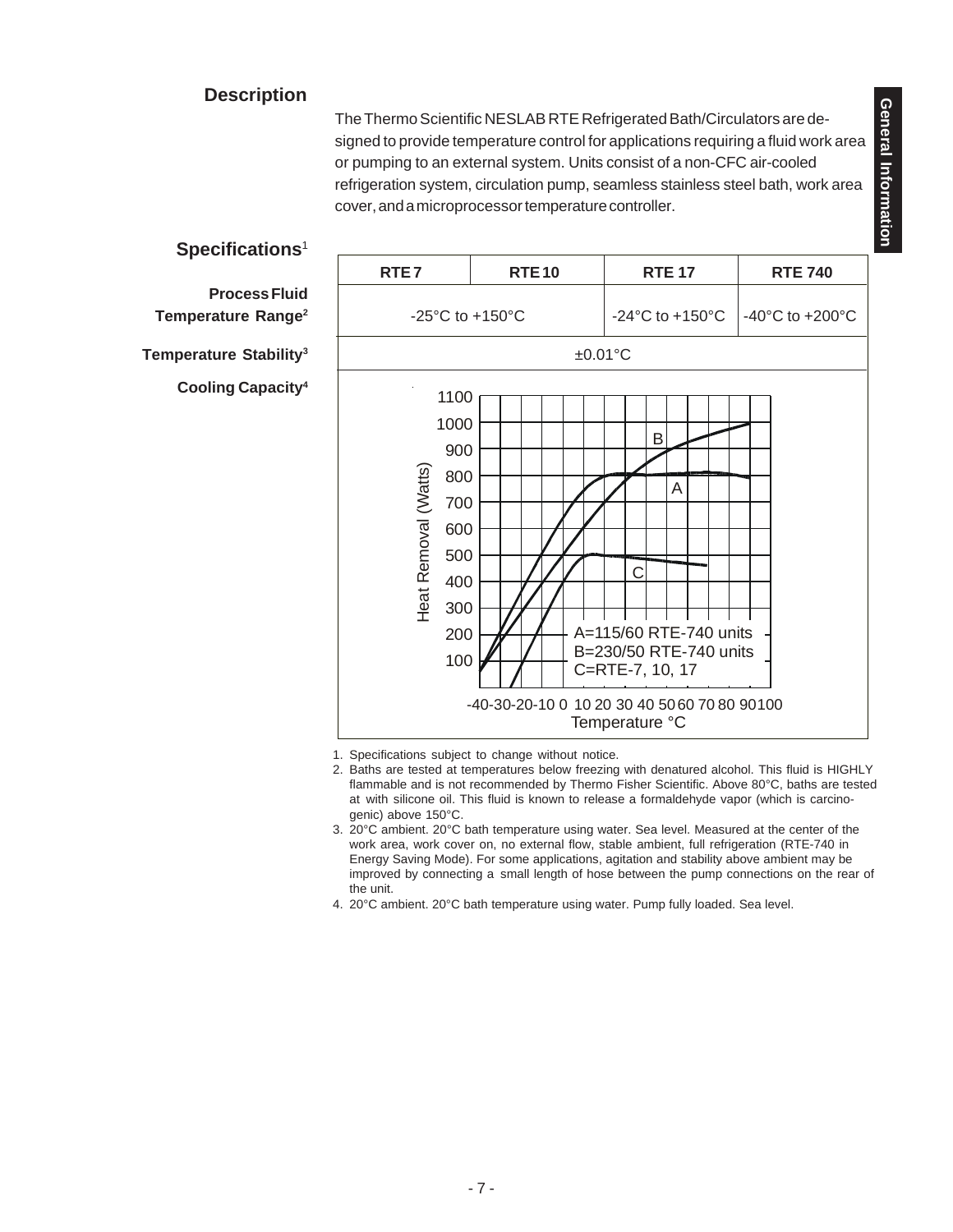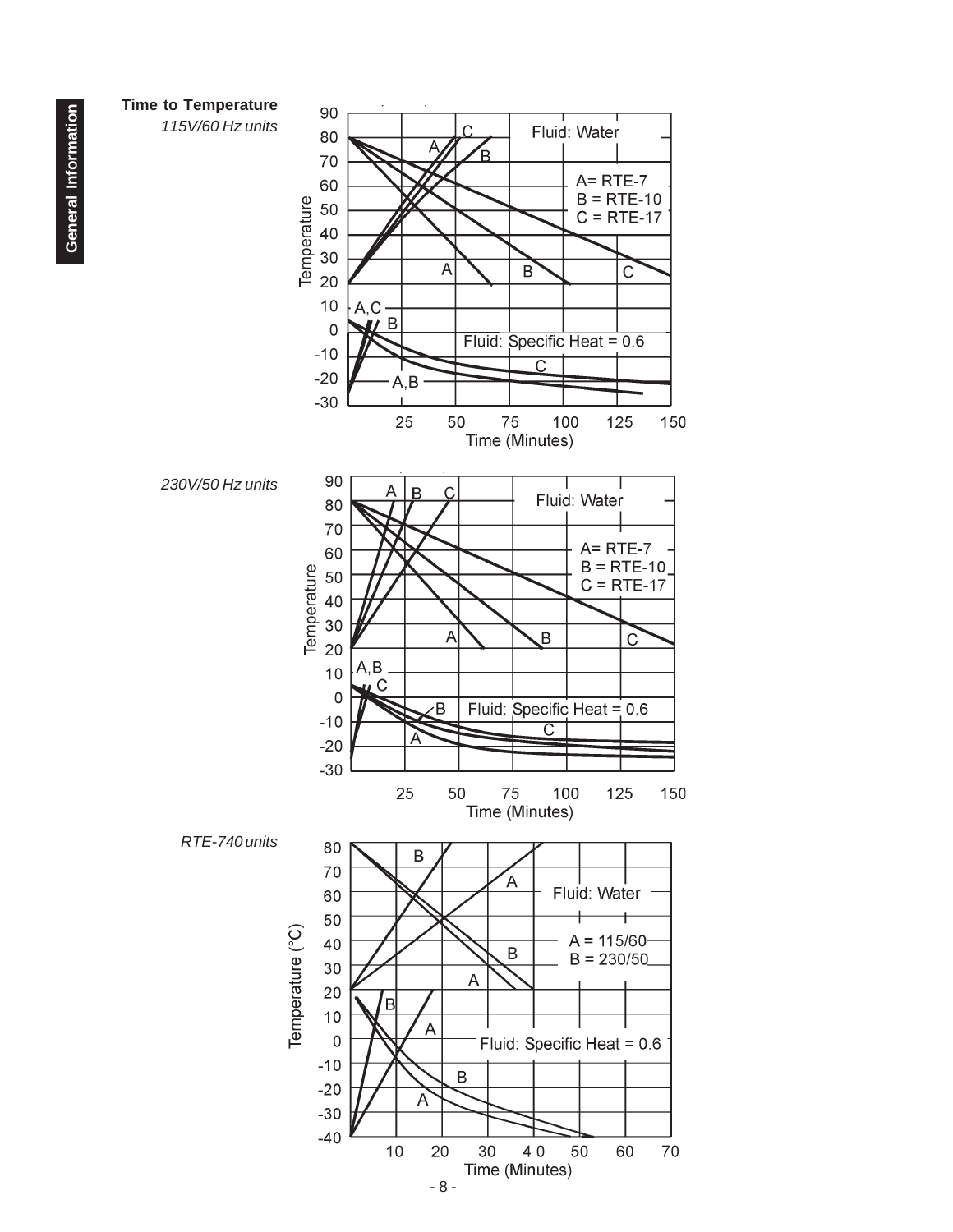|                                                              | RTE7                   | <b>RTE10</b>                        | <b>RTE17</b>                                  | <b>RTE 740</b>                        |  |  |
|--------------------------------------------------------------|------------------------|-------------------------------------|-----------------------------------------------|---------------------------------------|--|--|
| <b>Pump Capacity4</b>                                        |                        |                                     |                                               |                                       |  |  |
|                                                              | Meters Feet            |                                     |                                               |                                       |  |  |
|                                                              | 4.9                    | 16                                  |                                               | General Information                   |  |  |
|                                                              | 3.7<br>Pressure        | 12                                  |                                               |                                       |  |  |
|                                                              | 2.4                    | 8                                   |                                               |                                       |  |  |
|                                                              | 1.2                    | $\overline{4}$                      |                                               |                                       |  |  |
|                                                              |                        | 0.8<br>3                            | 1.6<br>2.4<br>3.2<br>$\,6$<br>9<br>12<br>Flow | 4.0 Gpm<br>15 Lpm                     |  |  |
| <b>Heater (Watts)</b>                                        |                        |                                     |                                               |                                       |  |  |
| 115V/60 Hz Models                                            | 800                    |                                     | 1600                                          | 800                                   |  |  |
| 230V/50 Hz Models                                            | 2000                   |                                     | 2000                                          | 2000                                  |  |  |
| 100V/50-60HzModels                                           | 800                    |                                     | 1200                                          | 800                                   |  |  |
| Refrigerant                                                  | R134a (6 ounces)       |                                     |                                               | R404a (8 ounces)                      |  |  |
| <b>Bath Work Area<sup>5</sup></b><br>$(W \times L \times D)$ |                        |                                     |                                               |                                       |  |  |
| Inches                                                       | $6\frac{5}{8}$ x 7 x 6 | $8\frac{3}{4}$ x $8\frac{1}{8}$ x 6 | 8 3/4 x 8 1/8 x 9                             | $6\frac{5}{8}$ x 7 x 6                |  |  |
| Centimeters                                                  | 16.8 x 17.8 x 15.2     | 22.4 x 20.6 x 15.2                  |                                               | 22.4 x 20.6 x 22.9 16.8 x 17.8 x 15.2 |  |  |
| <b>Bath Volume</b>                                           |                        |                                     |                                               |                                       |  |  |
| Gallons                                                      | 1.9                    | 3.0                                 | 4.8                                           | 1.9                                   |  |  |
| Liters                                                       | 7.2                    | 11.3                                | 18.1                                          | 7.2                                   |  |  |
| <b>Air Flow Requirements</b><br><b>SCFM</b>                  | 170                    |                                     |                                               | 200                                   |  |  |
| <b>Shipping Weight</b>                                       |                        |                                     |                                               |                                       |  |  |
| Pounds                                                       | 75                     | 79                                  | 84                                            | 114                                   |  |  |
| Kilograms                                                    | 34                     | 36                                  | 38                                            | 52                                    |  |  |
|                                                              |                        |                                     |                                               |                                       |  |  |

4. 20°C ambient. 20°C bath temperature using water. Pump fully loaded. Sea level.

5. See next page for unit dimensions.